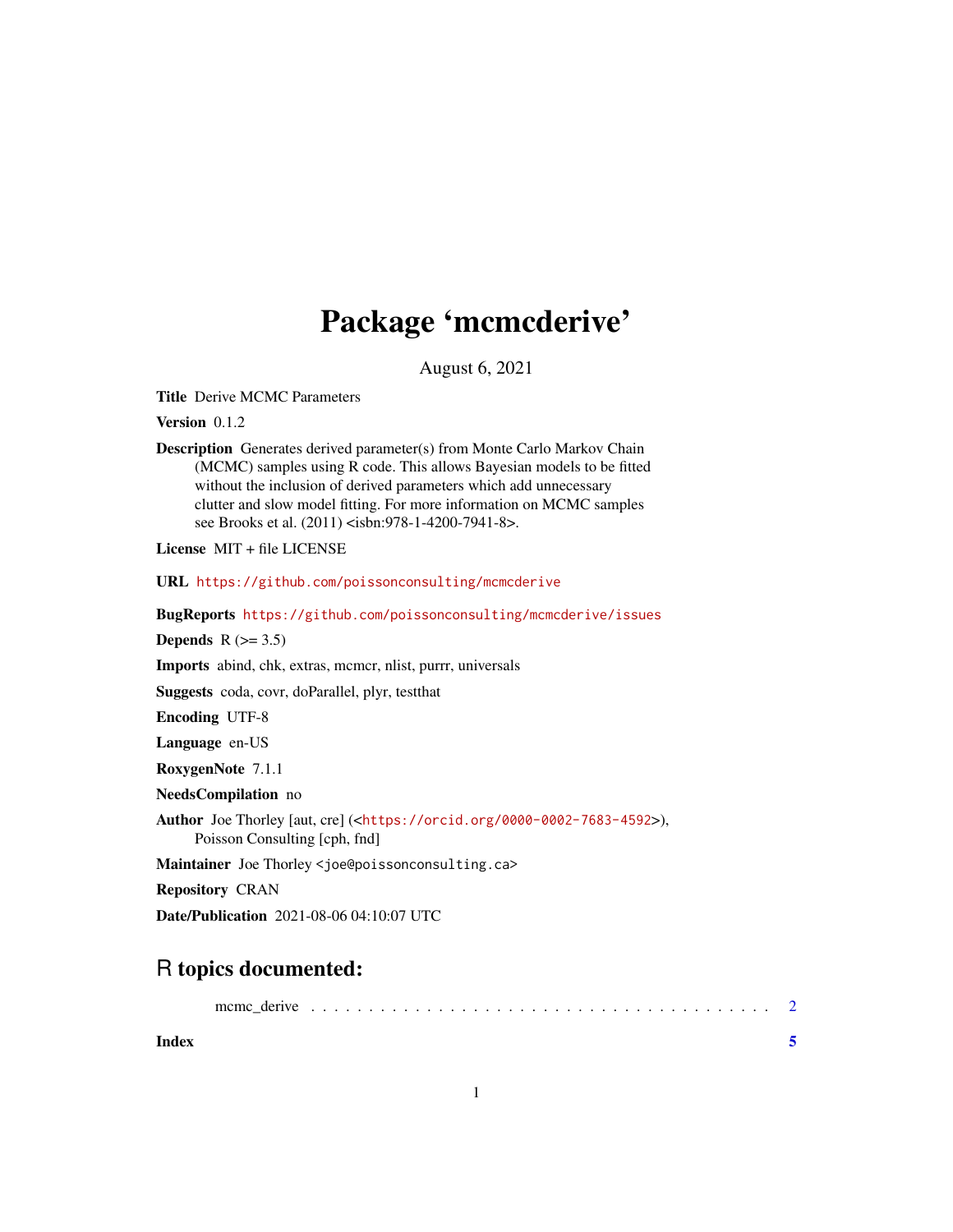<span id="page-1-0"></span>mcmc\_derive *MCMC Derive*

#### Description

Generates an MCMC object with derived parameters from an MCMC object.

#### Usage

```
mcmc_derive(object, ...)
## S3 method for class 'nlist'
mcmc_derive(
 object,
  expr,
 values = list(),
 monitor = ", *",primary = FALSE,
  silent = getOption("mcmcderive.silent", FALSE),
  ...
\mathcal{L}## S3 method for class 'nlists'
mcmc_derive(
 object,
 expr,
  values = list(),
 monitor = ", *",primary = FALSE,
 silent = getOption("mcmcderive.silent", FALSE),
  ...
\mathcal{L}## S3 method for class 'mcmc'
mcmc_derive(
 object,
 expr,
  values = list(),monitor = ".**",
 primary = FALSE,
  silent = getOption("mcmcderive.silent", FALSE),
  ...
\mathcal{L}## S3 method for class 'mcmc.list'
mcmc_derive(
 object,
```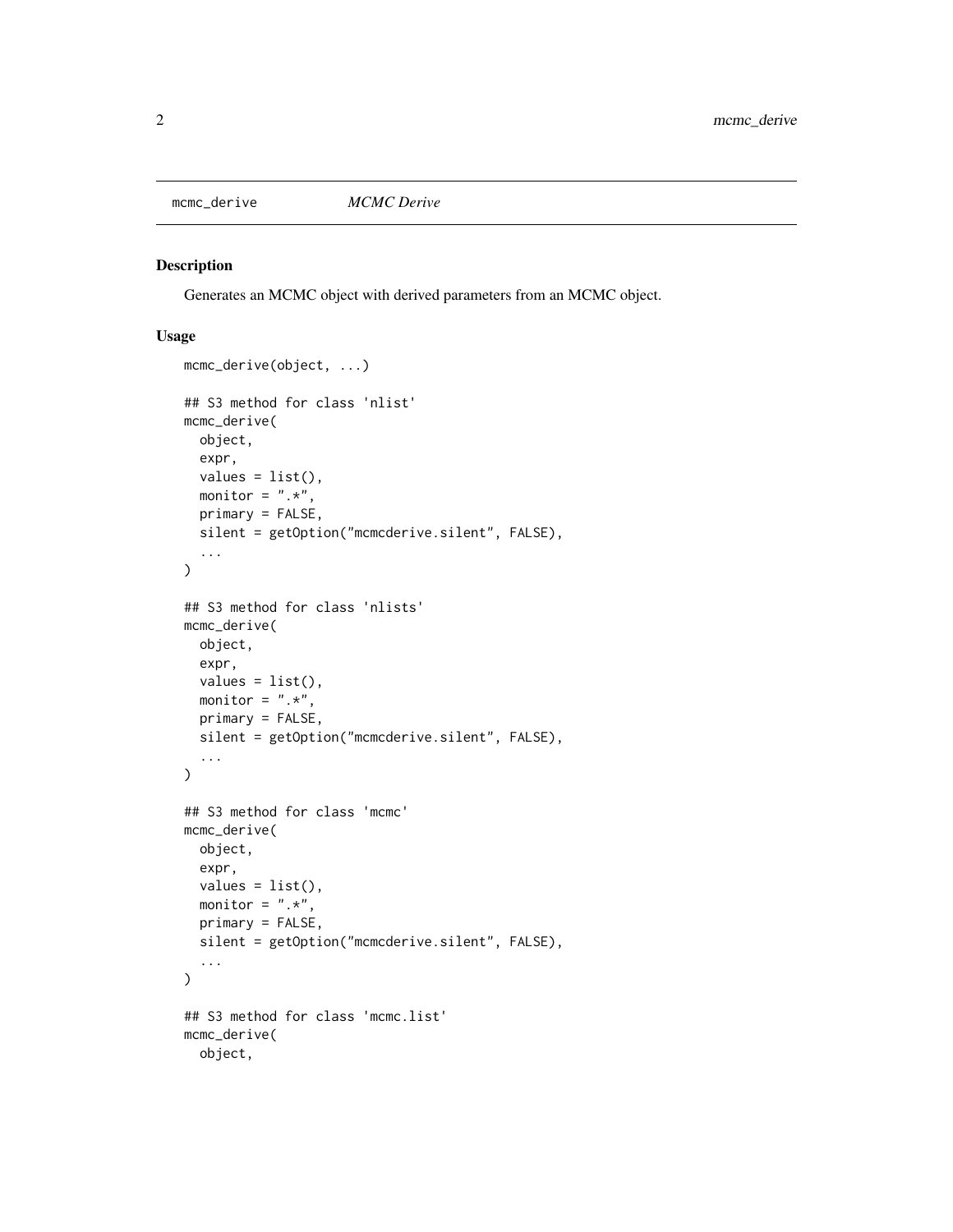```
expr,
 values = list(),
 monitor = ".**",
 primary = FALSE,
 parallel = FALSE,
 silent = getOption("mcmcderive.silent", FALSE),
  ...
\mathcal{L}## S3 method for class 'mcmcr'
mcmc_derive(
 object,
 expr,
 values = list(),
 monitor = ".**",
 primary = FALSE,
 parallel = FALSE,
 silent = getOption("mcmcderive.silent", FALSE),
  ...
\mathcal{L}## S3 method for class 'mcmcrs'
mcmc_derive(
 object,
 expr,
 values = list(),
 monitor = ", *",primary = FALSE,
 parallel = FALSE,
 silent = getOption("mcmcderive.silent", FALSE),
  ...
\mathcal{L}
```
#### Arguments

| object   | An MCMC object.                                                                                                       |
|----------|-----------------------------------------------------------------------------------------------------------------------|
| $\cdots$ | Unused.                                                                                                               |
| expr     | A string of the R code defining the values of the derived parameter(s) with re-<br>spect to the parameters in object. |
| values   | A named list of additional R objects to evaluate in the R expression.                                                 |
| monitor  | A regular expression specifying the derived parameter(s) in expr to monitor.                                          |
| primary  | A flag specifying whether to include the original primary parameters in the new<br>MCMC object.                       |
| silent   | A flag specifying whether to suppress messages and warnings.                                                          |
| parallel | A flag specifying whether to generate the derived parameters for each chain in<br>parallel.                           |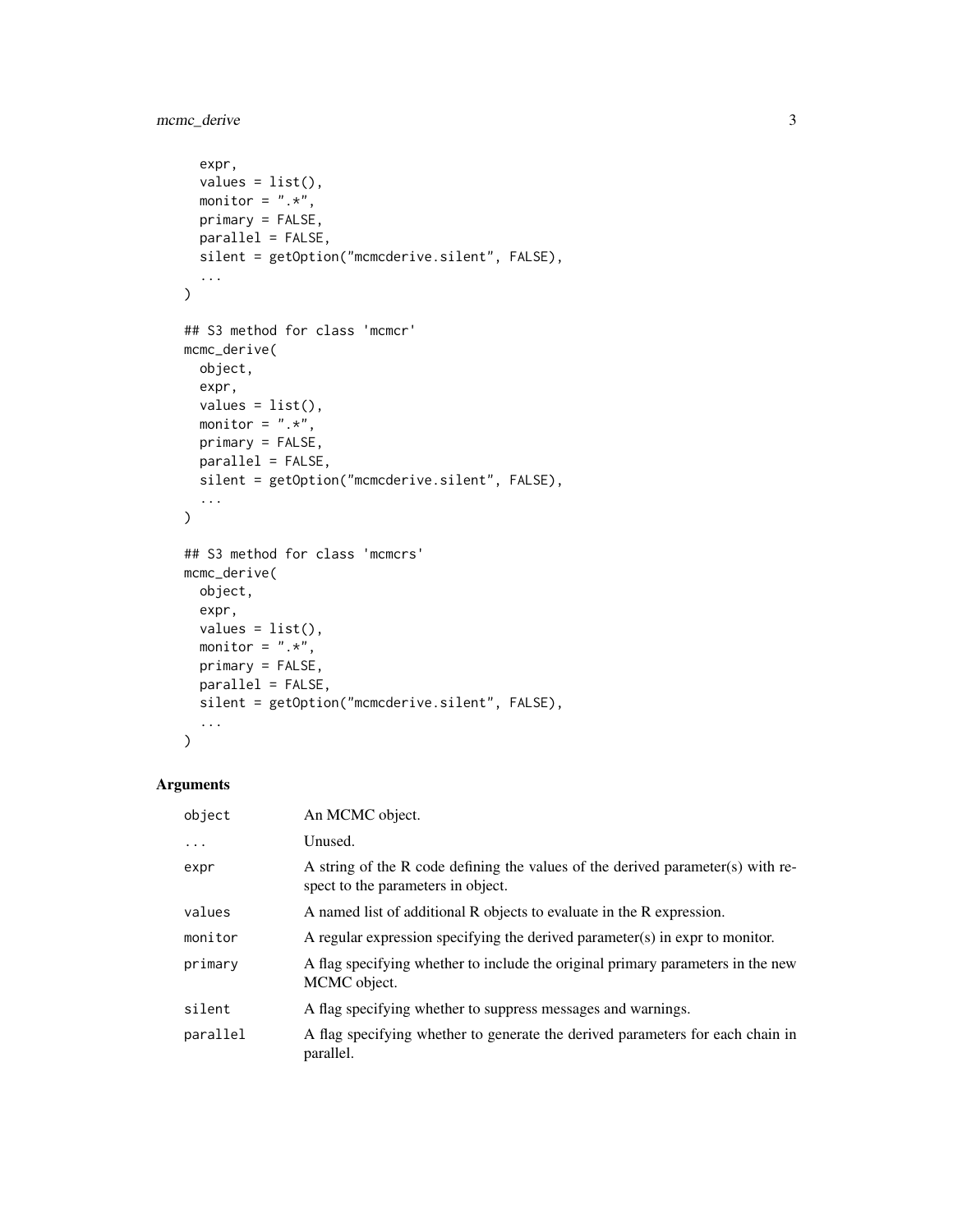#### <span id="page-3-0"></span>Details

It's important to note that parameters in the expression that also occur in the original object are not included in the new object unless primary = TRUE in which case they are simply copied from the original object to the new one. This applies even when the primary parameters are redefined in values.

#### Value

An MCMC object with the derived parameter(s).

#### Methods (by class)

- nlist: Get derived parameters for an [nlist::nlist-object\(\)](#page-0-0)
- nlists: Get derived parameters for an [nlist::nlists-object\(\)](#page-0-0)
- mcmc: Get derived parameters for an coda:: mcmc() object
- mcmc.list: Get derived parameters for an coda:: mcmc.list() object
- mcmcr: Get derived parameters for an [mcmcr::mcmcr-object\(\)](#page-0-0)
- mcmcrs: Get derived parameters for an mcmcr:: mcmcrs-object()

#### Examples

mcmcr::mcmcr\_example

```
expr <- "
log(alpha2) <- alpha
gamma <- sum(alpha) * sigma"
```
mcmc\_derive(mcmcr::mcmcr\_example, expr, silent = TRUE)